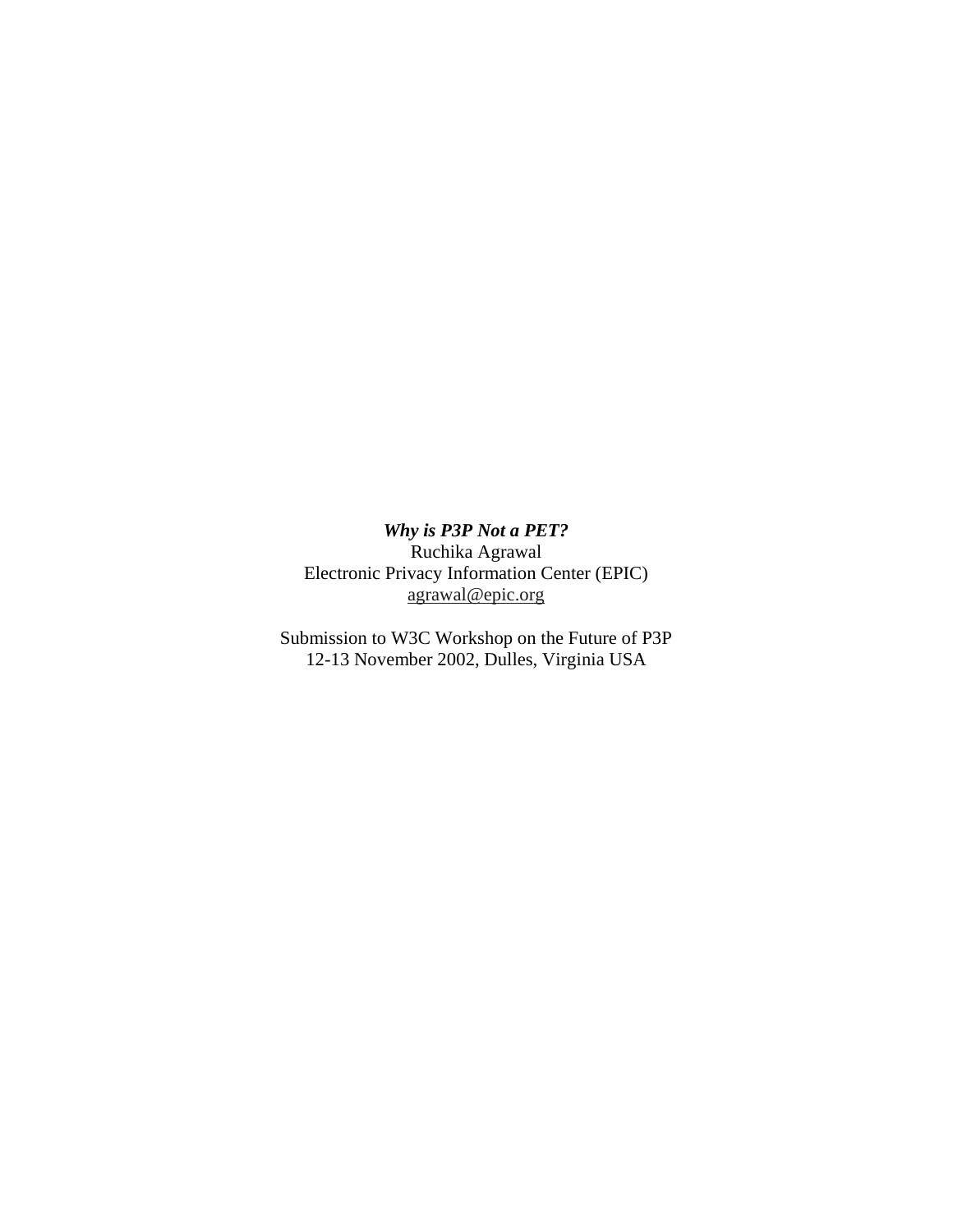## **1 INTRODUCTION**

This paper identifies a broad definition and necessary requirements of privacy-enhancing technologies (PETs); provides examples of effective PETs; questions why P3P does not satisfy the definition of PETs; and finally, raises other concerns about P3P.

## **2 PRIVACY-ENHANCING TECHNOLOGIES**

### **2.1 Broad Definition and Requirements**

Privacy-enhancing technologies are protocols, standards, and tools [6] that directly assist in protecting privacy, [3] minimizing the collection of personally identifiable information, and when possible, eliminating the collection of personally identifiable information. [14]

### **2.2 Examples**

**Blind Signatures.** Blind signatures are an extension of digital signatures. [5] Digital signatures simply ensure authentication, [8] while blind signatures ensure authentication of individuals without identification. [5] One-way functions provide the mathematical foundation for blind signatures, ensuring that the identity of the individual signer cannot be computed in a reasonable amount of time. [18] One application employing blind signatures is the use of "digital cash", which is analogous to the use of hard cash in that it cannot identify the spender while the service provider is assured of the transaction's authenticity**.** [2] Blind signatures serve as a good example of an effective PET, since blind signatures eliminate the collection of personally identifiable information.

Blind signatures also enable voting that provides authentication without sacrificing privacy. [16]

**Anonymous Remailers.** An anonymous remailer is a computer program that allows users to anonymously send emails and post to newsgroups. [11] Anonymous remailers are similar to email server software, except that remailers do not log incoming and outgoing traffic information and remailers strip email headers of personally identifiable information. [11] Users can send emails completely anonymously when using a chain of remailers. [11] Anonymous remailers serve as a good example of an effective PET, since anonymous remailers minimize the collection of personally identifiable information, such as a user's name, email address, and IP address that are usually contained in email headers. A number of remailer implementations are currently available.

**Web-Surfing Anonymizers.** Web-surfing anonymizing tools enable users to surf the web without being tracked, monitored, profiled or exposed to unwarranted cookies, damaging viruses, and unsolicited popup advertisements. [10] Users can visit websites through anonymizing software (as opposed to standard browsers), [10] which for example, can encrypt URLs to circumvent network logging. [1] Web-surfing anonymizers serve as a good example of an effective PET, since Web-surfing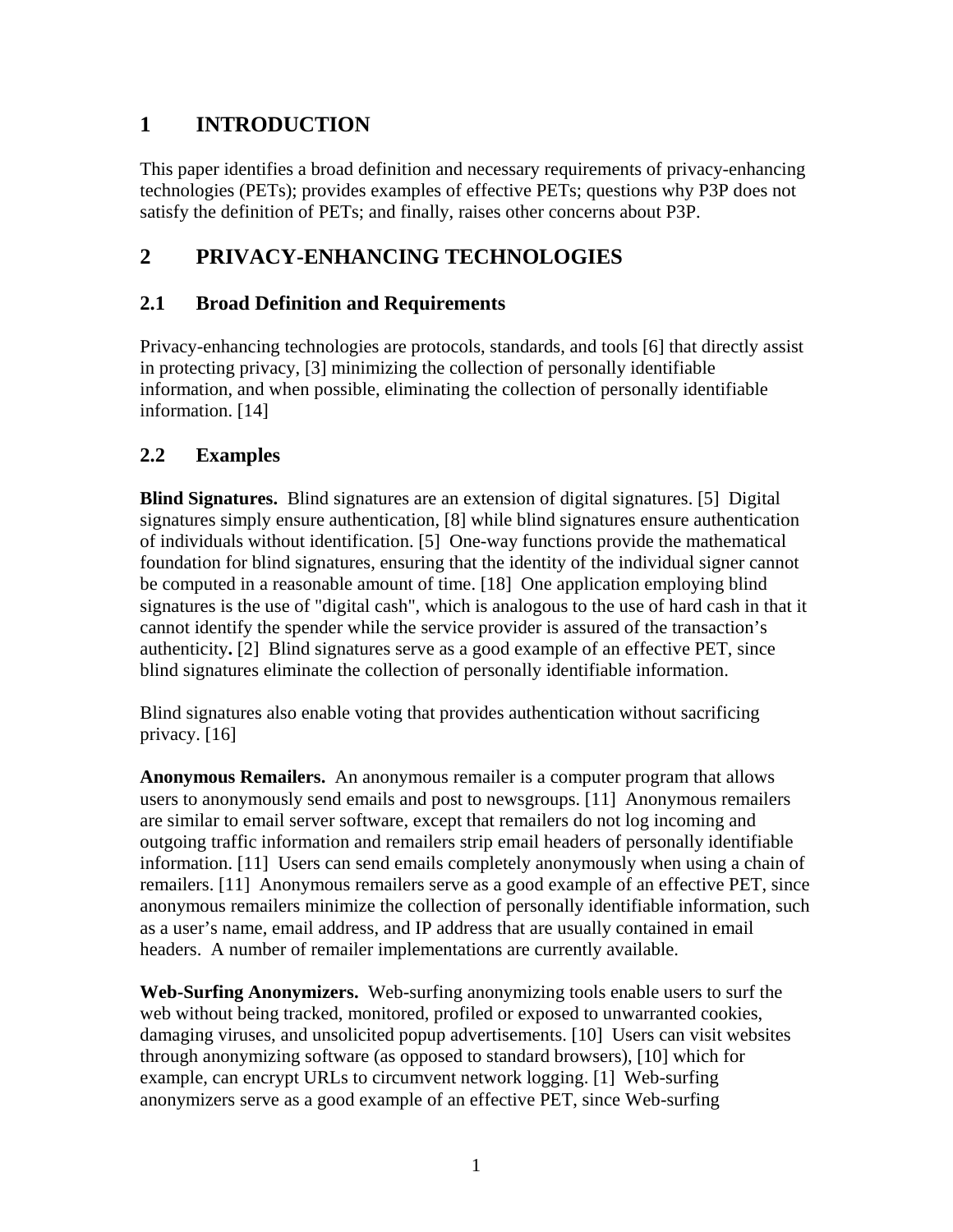anonymizers minimize the collection of personally identifiable information, such as a user's web-surfing habits. A number of web-surfing anonymizing tools are available today.

#### **2.3 PETs and Fair Information Practices**

Fair Information Practices are intended to enable control over personal information. In this respect, techniques that enable enforcement of Fair Information Practices would be considered PETs. An example of Fair Information Practices may be found in the Canadian Standards Association's Model Code for the Protection of Personal Information: [4]

1. **Accountability.** An organization is responsible for personal information under its control and shall designate a person who is accountable for the organization's compliance with the following principles.

2. **Identifying Purposes.** The purposes for which personal information is collected shall be identified but he organization at or before the time the information is collected.

3. **Consent.** The knowledge and consent of the individual are required for the collection, use, or disclosure of personal information, except where inappropriate.

4. **Limiting Collection.** The collection of personal information shall be limited to that which is necessary for the purposed identified by the organization. Information shall be collected by fair and lawful means.

5. **Limiting Use, Disclosure, Retention.** Personal information shall not be used or disclosed for purposed other than those for which it was collected, except with the consent of the individual as required by law. Personal information shall be retained only as long as necessary for the fulfillment of those purposes.

6. **Accuracy.** Personal information shall be as accurate, complete and upto-date as is necessary for the purposes for which it is being used.

7. **Safeguards.** Personal information shall be protected by security safeguards appropriate to the sensitivity of the information.

8. **Openness.** An organization shall made readily available to an individual specific information about its policies and practices relating to its handling of personal information.

9. **Individual Access.** Upon request an individual shall be informed of the existence, use, and disclosure of personal information about the individual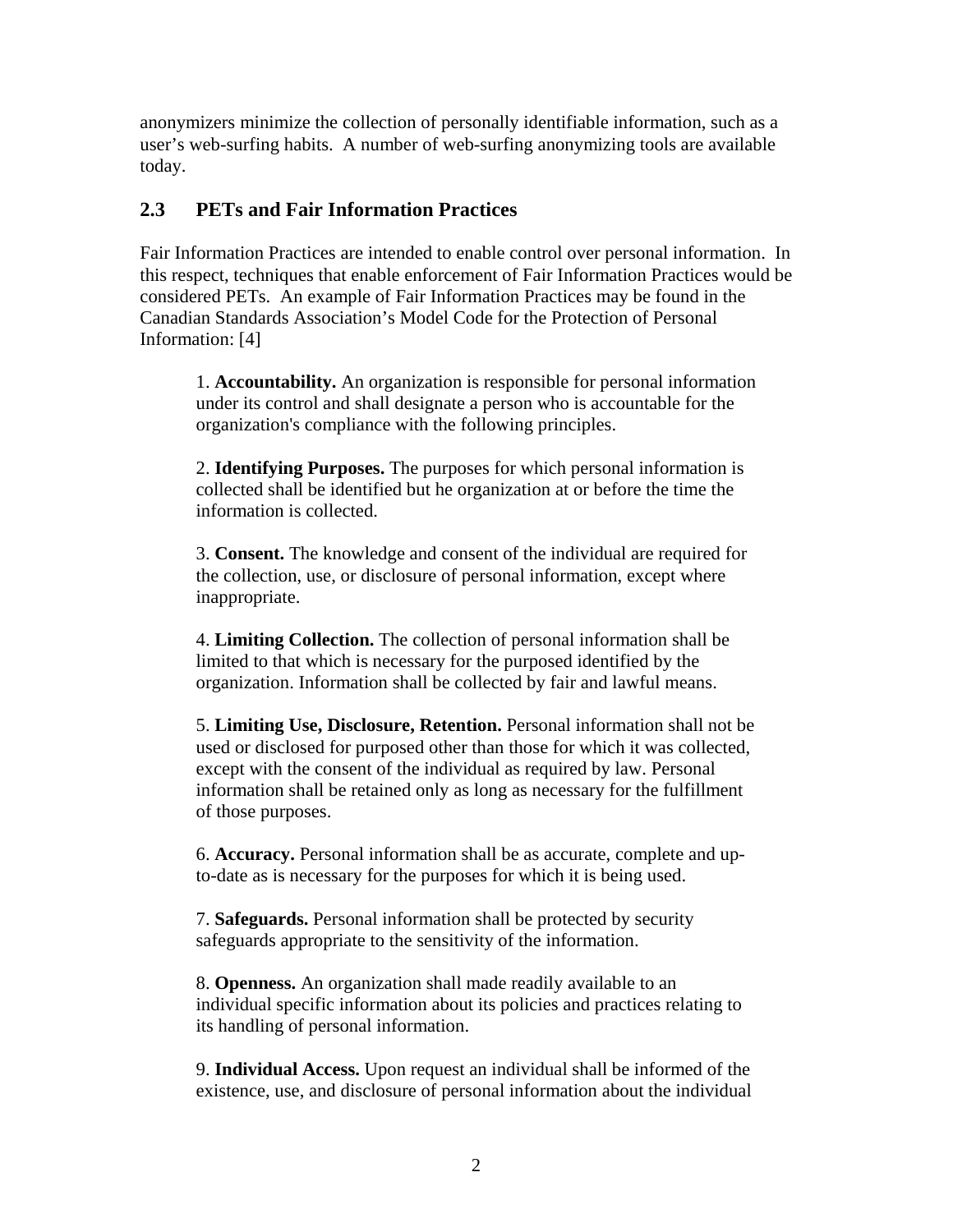and shall be given access to that information. An individual shall be able to challenge the accuracy and completeness of the information and have it amended as appropriate.

10. **Challenging Compliance.** An individual shall be able to challenge compliance with the above principles with the person who is accountable within the organization.

## **3 Is P3P a Privacy-Enhancing Technology?**

P3P requires websites to specify their privacy policies in a machine-readable format, for example, XML. [19] Though not required by the P3P protocol, client tools, such as Internet Explorer 6.0 and the AT&T Privacy Bird, may enable users to specify their privacy preferences so that P3P clients may read a website's privacy policy, determine whether the policy satisfies a user's privacy preferences, and warn the user if not. [19] Privacy-enhancing technologies, on the other hand, minimize the collection of identifying data and thus result in far fewer collections of personally identifiable information. [3]

P3P fails as a privacy-enhancing mechanism because P3P does not aim at protecting personal identity, does not aim at minimizing the collection of personally identifiable information, and is on a completely different trajectory than the one prescribed by the definition of PETs. P3P provides no genuine privacy protection: [14] instead of being used to minimize the collection of personally identifiable information, P3P can easily be used to obtain data from consumers by facilitating the collection of personal information through the guise of notice and choice. [13]

The concept of PETs was introduced as early as 1991, [7] preceding P3P. It is not clear why P3P adopts an entirely different set of principles.

# **4 PROBLEMS WITH IMPLEMENTATION**

At best, P3P might be viewed as a Privacy Negotiation Technique (PNT) in that it may enable negotiation among a user and a website. However, even as a PNT, there are still problems.

#### **Why is P3P inaccurate? Or why is P3P not expressive enough to capture**

**intentions?** P3P may mark websites as restricted, even when the sites may have very good privacy policies and practices. A recent article in *The New York Times* reported "Indeed, Internet Explorer [as an example of a P3P client implementation] treats some publishers as if they are third parties, even when they are not." [17] The article used iVillage as an example of a website which has not yet put its privacy policy into a P3Pcompliant format. Internet Explorer warns iVillage visitors that cookies are being blocked when visitors click on the "My Horoscope" tab.<sup>1</sup> As a result, Vanessa Benfield,

<sup>&</sup>lt;sup>1</sup> The article reports the technical details: "When users go to iVillage and click on the 'My Horoscope' tab, they are taken to Astrology.com. But at that point, the Internet Explorer sees Astrology.com as the primary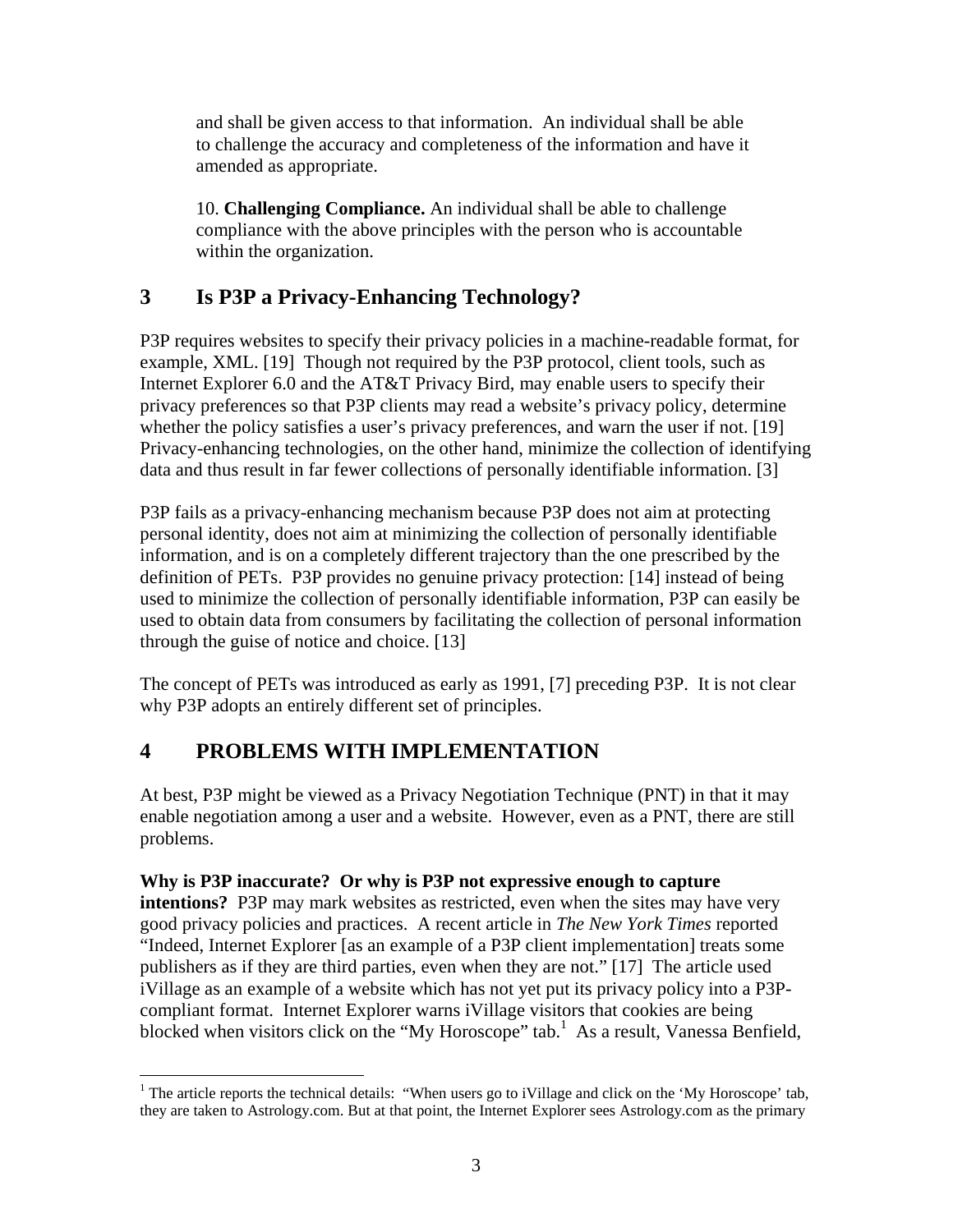senior vice president of sales for iVillage, users may believe that iVillage's privacy policies are inadequate. Ms. Benfield commented, "The privacy settings for Explorer, while strict, actually aren't as protective as the policy on a lot of sites, including iVillage…The problem comes when you try to turn that policy into a code." [17] Ms. Benfield raises another interesting challenge: how can websites express the intentions of their technologies (e.g. cookies, frames, etc.) via P3P? In particular, distinguishing thirdparty cookies from first-party cookies, which is the basis for Microsoft's P3P client, does not necessarily capture the intentions behind various cookies.

**Why does P3P not ensure that websites conform to their privacy policies?** Suppose a user sets his/her privacy protection preferences and a certain site satisfies the criteria (that is, does not get marked as a restricted site). Currently, P3P does not ensure that the website actually conforms to its privacy policies. How can we minimize the resultant false sense of security created for Internet users?

**Why is P3P unsuccessful in getting Internet users to play an active role in their privacy protection?** Panelists at the Internet Education Foundation sponsored P3P workshop pointed out that while most people acknowledge that their privacy protection is important, most people do not take the time to read privacy policies. [12] Nor do the users pay attention to or tinker with the default settings. [12] Consequently, it is at best uncertain that users will take the time to actively set their privacy preferences or to read the privacy-compliance summaries provided by P3P clients. This challenge of getting users to play an active role in their privacy protection is compounded by the fact that the average person is not technologically savvy.

**Why does P3P not address the possibility that Internet users may even decrease their privacy settings so that they can continue with their Internet activities?** Some users decrease their privacy settings to gain proper access to particular services.

# **5 CONCLUDING REMARKS**

The concept of PETs was introduced as early as 1991, preceding P3P. It is not clear why the ends achieved by P3P are totally different from those set out in the definition of PETs.

Because P3P does not aim at minimizing the collection of personally identifiable information, P3P is limited in its effectiveness as a privacy-enhancing mechanism. Anonymity tools may be a more useful way to achieve effective privacy protection while still enabling commerce and communication. Another alternative may be to establish a privacy code, such as the Fair Information Practices principles, to which all Internet services would be required to conform. The Canadian Standards Association's Model Code for the Protection of Personal Information is an example of such a scheme. In a report released in May 2000, the United States Federal Trade Commission Chairman pointed out that privacy laws are necessary because consumers are too often asked to

site. IVillage becomes the third party, and cannot track its users with cookies, even though users are still within the iVillage network. There is a further twist: iVillage owns Astrology.com." [17]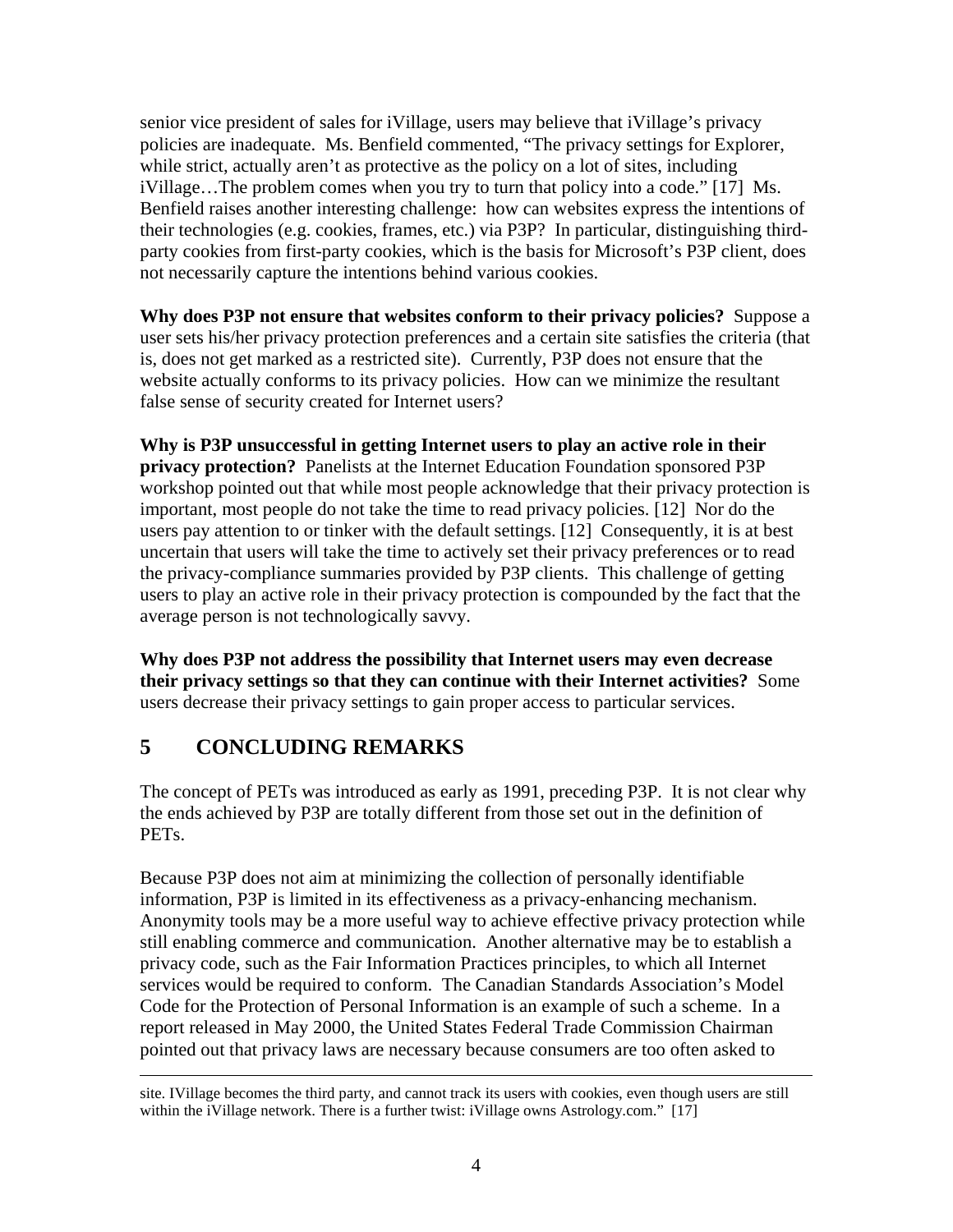concede their privacy for some service or benefit. Consequently, at minimum, privacy technologies should not require nor facilitate consumers conceding privacy in order to participate in commerce. Digital tickets serve as a final example of a better approach to enabling commerce and communication while limiting the collection of personally identifiable information. Our physical world provides ample evidence, including the example of the use of metro cards to authorize a cardholder to ride the metro at any time without the collection or recording of the cardholder's personally identifiable information<sup>2</sup>, thereby demonstrating the effectiveness of this technique.

<sup>&</sup>lt;sup>2</sup> Assuming that the metro card was purchased with hard cash.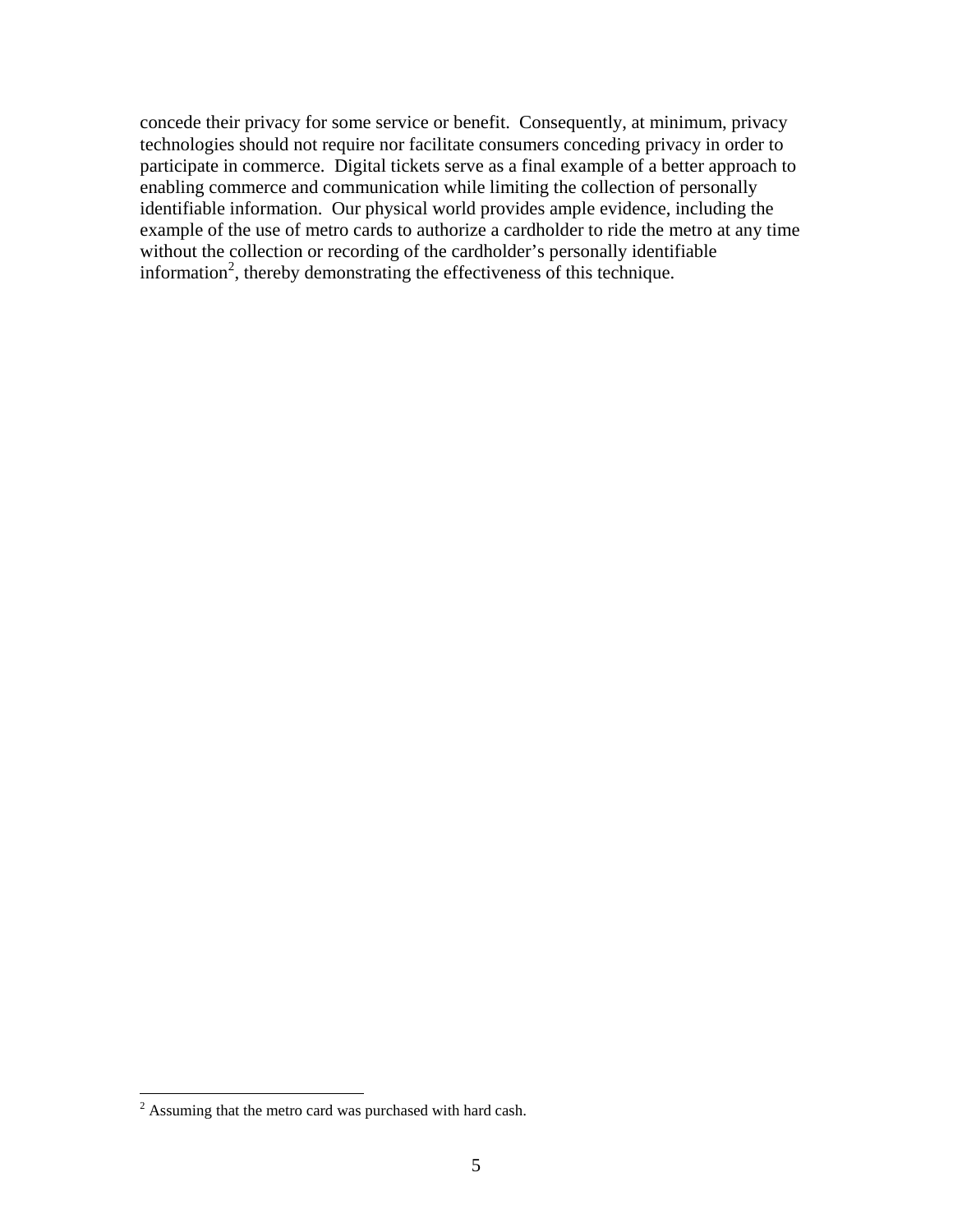#### **References**

[1] Anonymizer.com; http://www.anonymizer.com/ (visited on October 22, 2002).

[2] Stefan A.Brands; "Untraceable Off-line Cash in Wallets with Observers"; *Advances in Cryptography-CRYPTO '93*; Springer-Verlag; 1994; p.302-318.

[3] Herbert Burkert; "Privacy-Enhancing Technologies: Typology, Critique, Vision"; Technology and Privacy: The New Landscape edited by Philip Agre and Marc Rotenberg; The MIT Press (Cambridge, 1997).

[4] Canadian Standards Association; Model Code for the Protection of Personal Information (CAN/CSA -Q830-96); 1995; http://www.csa.ca/standards/privacy/code/Default.asp?language=English

[5] David Chaum, "Achieving Electronic Privacy"; *Scientific American*, August 1992; p. 96-101; http://ntrg.cs.tcd.ie/mepeirce/Project/Chaum/sciam.html.

[6] Roger Clarke; 'Introducing PITs and PETs: Technologies Affecting Privacy"; February 28, 2001; http://www.anu.edu.au/people/Roger.Clarke/DV/PITsPETs.html.

[7] Roger Clarke; "Roger Clarke's PITs and PETs Resources Site"; http://www.anu.edu.au/people/Roger.Clarke/DV/PITsPETsRes.html#Orig (visited on October 21, 2002).

[8] Whitfield Diffie and Martin E. Hellman; "New Directions in Ccryptography"; *IEEE Transactioins on Information Theory*; IT-22(6); November 1976.

[9] Electronic Privacy Information Center and JunkBusters; "Pretty Poor Privacy: An Assessment of P3P and Internet Privacy"; June 2000; http://www.epic.org/reports/prettypoorprivacy.html.

[10] Simson Garfinkel with Gene Spafford; Web Security, Privacy & Commerce; O'Reilly (Beijing, 2002); Second Edition; p. 262-283.

[11] Ceki Gulcü and Gene Tsudik; "Mixing E-mail with BABEL"; IBM Research Division, Zurich Research Laboratory; Symposium on Network and Distributed Systems Security; 1996; http://www.isoc.org/conferences/ndss96/sndss96.htm.

[12] Internet Education Foundation (IEF); P3P Workshop; November 16, 2001.s

[13] Marc Rotenberg, Director of Electronic Privacy Information Center; Hearing on S. 809, The Online Privacy Protection Act of 1999, Before the Subcommittee on Communications Committee on Commerce, Science and Transportation, U.S. Senate; July 27, 1999; www.epic.org/privacy/internet/EPIC\_testimony\_799.pdf.